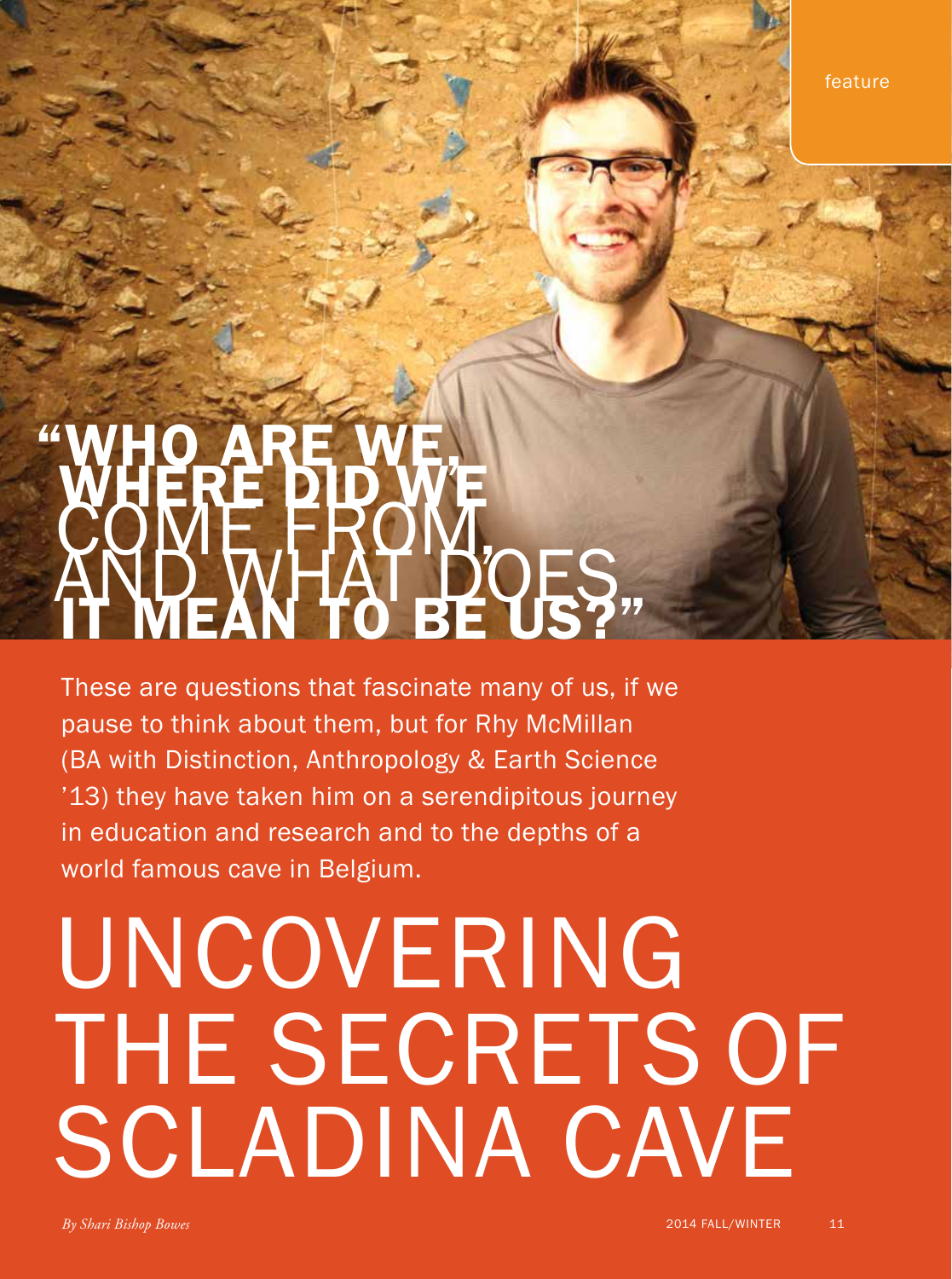feature



*Kyle Hall (front), a VIU student on a summer 2014 Study Abroad trip to Scladina Cave in Belgium, inspects a sample with Rhy McMillan.*

It all began on a blustery December day<br>in 2009, as McMillan leaned on his In 2009, as McMillan leaned on his surfboard, watching waves crest on Long Beach near his home in Ucluelet, BC. Recently returned home from a year of touring playing his music, he'd decided it was time for a new direction in life.

Answering his cell phone, he got the news he'd been accepted to study for his Bachelor of Arts degree at VIU. He packed and moved to Nanaimo the same day. With hardly a clue at where his with a doctoral degree – he'll continue the work he began as a VIU undergrad in Scladina Cave in Belgium.

The site of the discovery of some of the world's oldest Neanderthal DNA on record – approximately 100,000 years old – Scladina Cave opened a world of opportunity for McMillan in advancing his studies in geology and archaeology.

This year he was designated an honourary research associate at the Centre archéologique de la grotte Scladina (ASBL Andennaise), the

## "IT WAS SOMETHING I KNEW I WANTED TO DO – TO FIND OUT MORE ABOUT WHAT IT MEANS TO BE HUMAN."

university experience might take him, McMillan registered in Anthropology 112, one of the courses still available after his last minute registration. Within the first hour of the class, Professor Dee Cullon had McMillan thinking critically about who we are as humans, inspiring him to begin his academic journey.

"Ever since then, thanks to Dee, it was something I knew I wanted to do – to find out more about what it means to be human," he says.

Since that defining moment, McMillan has let his interests, skills and passions shape a path that is today fully occupied by the disciplines of archaeology and geoscience. Entering UBC's Master of Science in Geologic Science program in fall 2014 – which he plans to follow up

organization that oversees research at Scladina Cave. He is involved in editing and translation, as well as writing for the *Scladina Monograph*, an academic publication chronicling the discovery of an eight-year-old Neanderthal child at the site.

 "Scladina is a time capsule, a beautiful little well protected site," he says. "It has contents that have been dated to about 130,000 years – with undated materials likely much older – and was completely filled up within the last 10,000 years. This means everything inside has been protected since before modern times – nobody was able to access it until scientific excavation began in 1978. And we haven't excavated to the end of the cave

*Rhy McMillan makes his short "commute" to Scladina Cave from his temporary home in the work camp on site.*